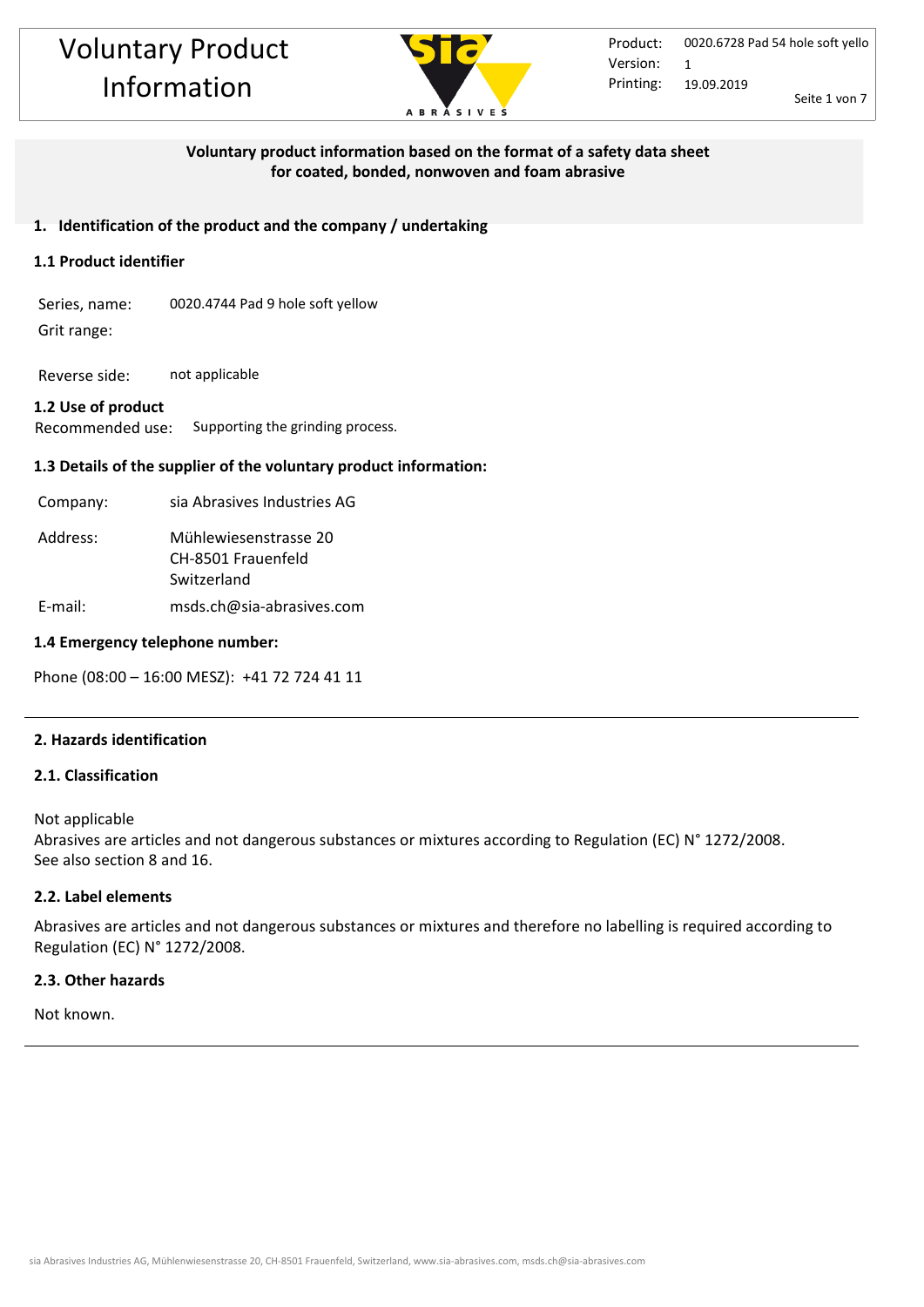

## **3. Composition/information on ingredients**

The product contains the following ingredients which are classified according to Regulation (EC) Nr. 1272/2008 or for which a community occupational exposure limit value exists:

| Substance | $EC-N^{\circ}$ | $CAS-N°$                       | REACH Reg. N <sup>o</sup> | Conc. $(\%)$ | Classification acc. to Regulation (EC) N° |                          |
|-----------|----------------|--------------------------------|---------------------------|--------------|-------------------------------------------|--------------------------|
|           | (if available) | $\vert$ (if available) $\vert$ | (if available)            |              | 1272/2008                                 |                          |
|           |                |                                |                           |              | Hazard classes                            | <b>Hazard statements</b> |
|           |                |                                |                           |              | hazard categories                         |                          |
|           |                |                                |                           |              |                                           |                          |

Nothing to declare

(for full text of H-phrases see section 16)

**Remark** No PDMS (silicone-oils) present in this product

## **4. First aid measures**

See also section 8 and 16

#### **4.1. Description of first aid measures**

Inhalation

Not possible, due to the form of the product. If dust is inhaled, move person to fresh air. If breathing is difficult, have qualified personnel administer oxygen. Seek medical attention if irritation or other symptoms persist.

#### Eye contact

Remove contact lenses if present and easy to do so. Flush eyes thoroughly with large amounts of water, holding eyelids open. If irritation persists, seek medical attention.

#### Skin contact

Wash skin with soap and water. If irritation or other symptoms develop, seek medical attention. sist.

Ingestion

Not likely, due to the form of the product. In the event of, do not induce vomiting. Rinse mouth with water. Seek medical attention if a large amount is swallowed or if you feel unwell..

## **4.2. Most important symptoms and effects, both acute and delayed**

Not known, but dust may cause eye and respiratory irritation. Prolonged inhalation of high concentration of dust may cause adverse effects on the lungs.

## **4.3. Indication of any immediate medical attention and special treatment needed**

Not relevant. Treat symptomatically.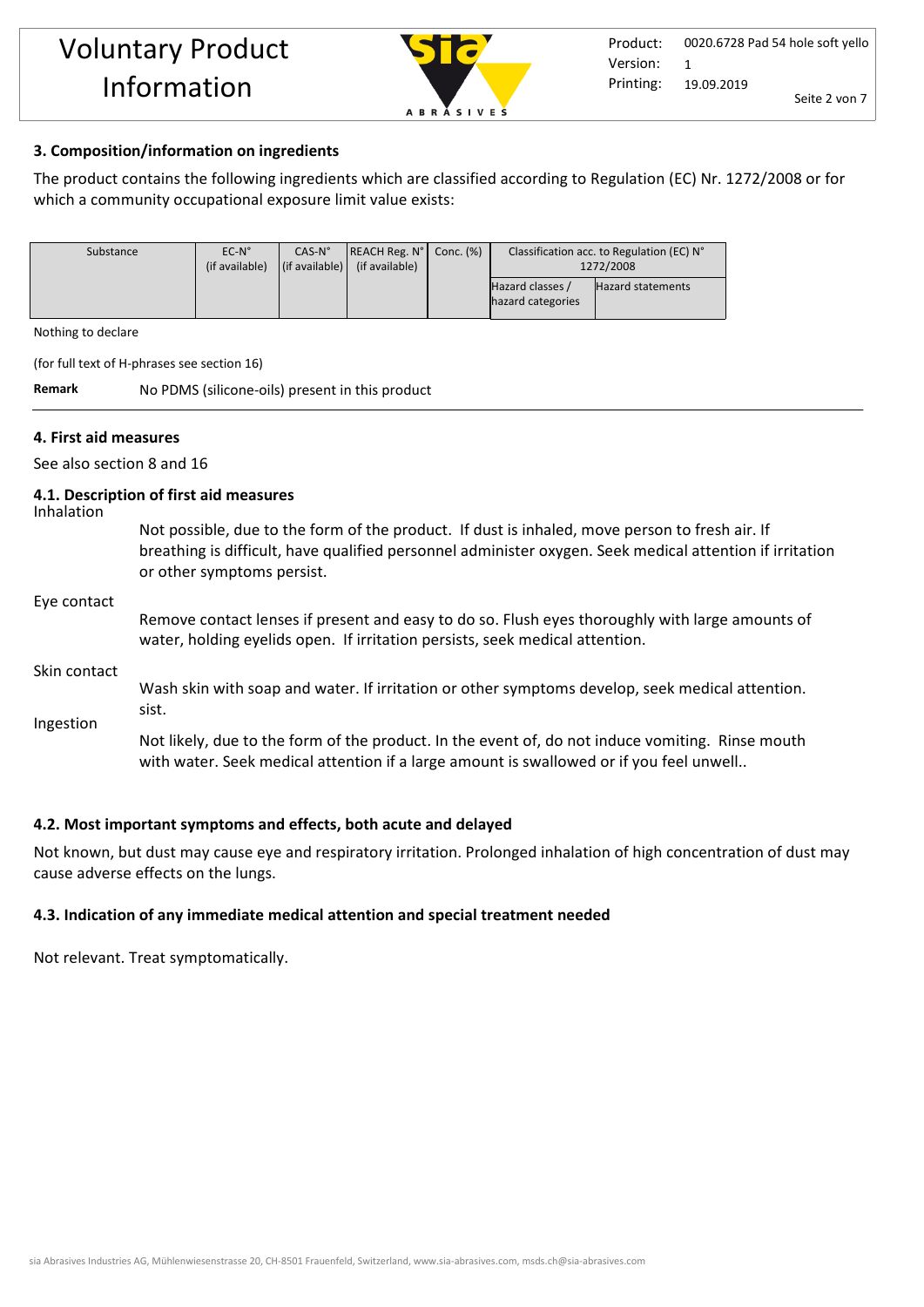

#### **5. Fire fighting measures**

#### **5.1. Extinguishing media:**

Extinguishing media: water, foam, sand, powder or C02 as appropriate for surrounding materials.

#### **5.2. Special hazards arising from the product**

Toxic fumes may occur. Use respiratory protective equipment.

#### **5.3. Special protective equipment and precautions for fire-fighters**

Extinguishing materials should be selected according to the surrounding area.

#### **6. Accidental release measures**

Not applicable.

#### **7. Handling and storage**

Follow instructions of grinding machine manufacturers and the relevant national regulations. In addition, observe the safety recommendations of the manufacturer.

#### **8. Exposure controls/personal protection**

#### **8.1. Control parameters**

Before grinding it is recommended to perform a risk assessment and to use personal protection equipment accordingly.

Occupational exposure limit values and/or biological limit values.

Keep exposure to the following components under surveillance. (Observe also the regional official regulations

**Abbreviation:** e: inhalable / einatembar a: respirable / alveolengängig NA: not applicable / nicht zutreffend

#### **EUROPE:**

Longterm: The employee's average airborne exposure in any 8-hour work shift of a 42-hour work week which shall not be exceeded. Shortterm: Maximum exposure of four 15min periods per 8 hour shift, with at least 60 minutes between exposure periods

Note: Hazardous dust of the workpiece material may be generated during grinding and/or sanding operations. National regulations for dust exposure limit values have to be taken into consideration.

## **8.2. Exposure controls**

#### **8.2.1. Individual protection measures**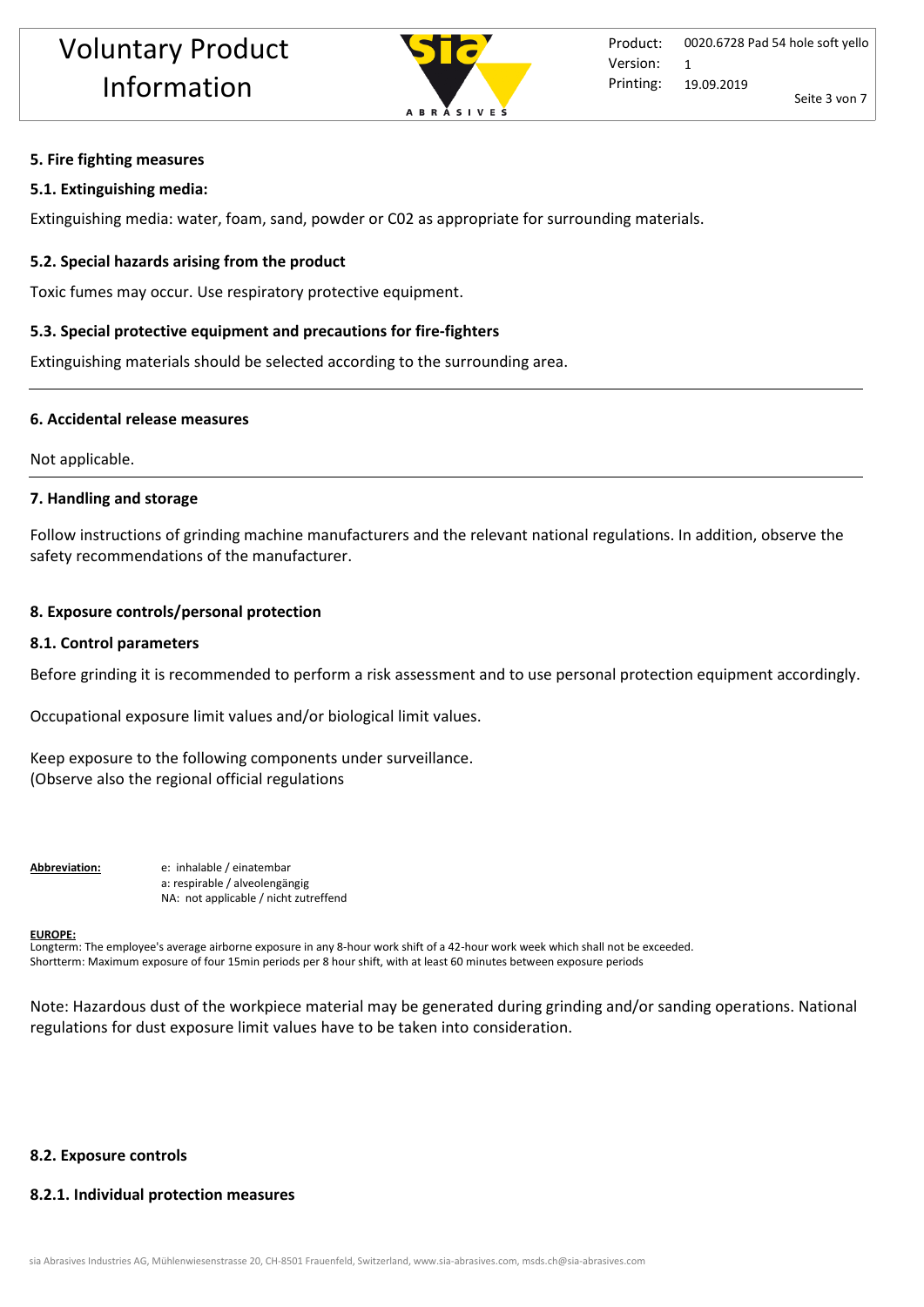

## **8.2.1.1. Respiratory protection**

Use respiratory protective equipment (type depends on specific application and material being ground)

## **8.2.1.2. Hand protection**

Wear protective gloves (type depends on specific application and material being ground)

## **8.2.1.3. Eye protection**

Wear protective goggles or face shield (type depends on specific application and material being ground)

## **8.2.1.4. Hearing protection**

Use hearing protection (type depends on specific application and material being groun)

## **8.2.1.5. Body protection**

Use protective clothing (type depends on specific application and material being ground)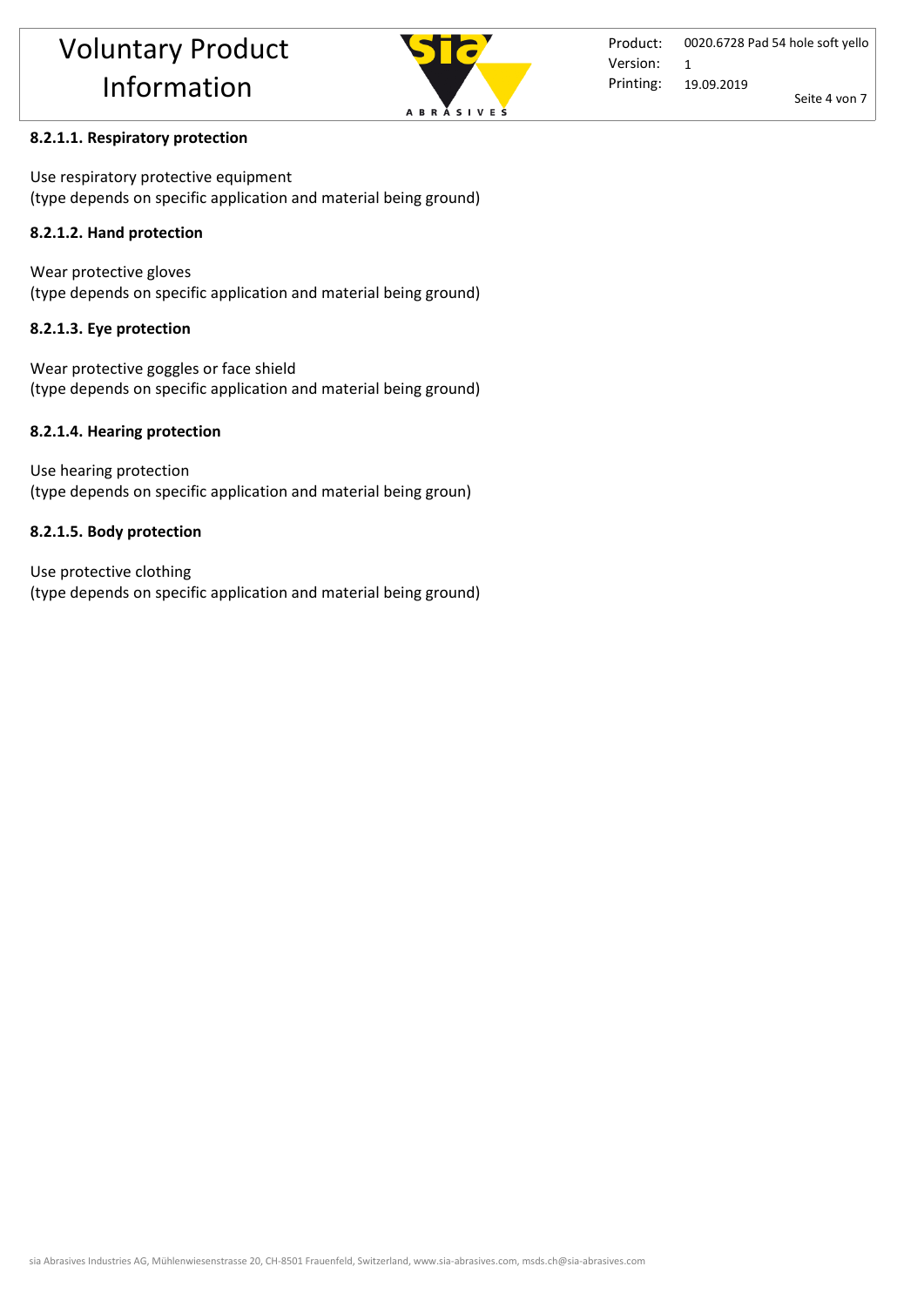

Product: Printing: 0020.6728 Pad 54 hole soft yello 19.09.2019 Seite 5 von 7 Version: 1

## **9. Physical and chemical properties**

#### **9.1. Information on basic physical and chemical properties**

| <b>General Physical Form</b>             | <b>Abrasives Product</b> |  |  |
|------------------------------------------|--------------------------|--|--|
| Product Apperance                        | Solid product            |  |  |
| Grade                                    |                          |  |  |
| Color                                    | yellow                   |  |  |
| Odor                                     | No odor                  |  |  |
| Odor Threshold                           | Not applicable           |  |  |
| pH                                       | Not applicable           |  |  |
| Melting point                            | Not applicable           |  |  |
| Boiling point                            | Not applicable           |  |  |
| Flash point                              | Not applicable           |  |  |
| Evaporation rate                         | Not applicable           |  |  |
| Flammable Limits (LEL)                   | Not applicable           |  |  |
| Flammable Limits (UEL)                   | Not applicable           |  |  |
| Vapor density                            | Not applicable           |  |  |
| Specific gravity                         | Not applicable           |  |  |
| Solubility in Water                      | Not applicable           |  |  |
| Solubility non Water                     | Not applicable           |  |  |
| Partition coefficient: n-octanol / water | Not applicable           |  |  |
| Autoignition temperature                 | Not applicable           |  |  |
| Decomposition temperature                | Not applicable           |  |  |
| Viscosity                                | Not applicable           |  |  |

## **9.2. Other information**

None

#### **10. Stability and reactivity**

#### **10.1. Reactivity**

Product is stable when handled or stored correctly

#### **10.2. Chemical stability**

No decomposition in normal use.

## **10.3. Possibility of hazardous reactions**

No dangerous reactions known.

#### **10.4. Conditions to avoid**

Product is stable when handled or stored correctly. 

#### **10.5. Incompatible materials**

No dangerous reactions known.

#### **10.6. Hazardous decomposition products**

None known. At temperatures exceeding 250° C hazardous or toxic decomposition products may be generated – see section 5.2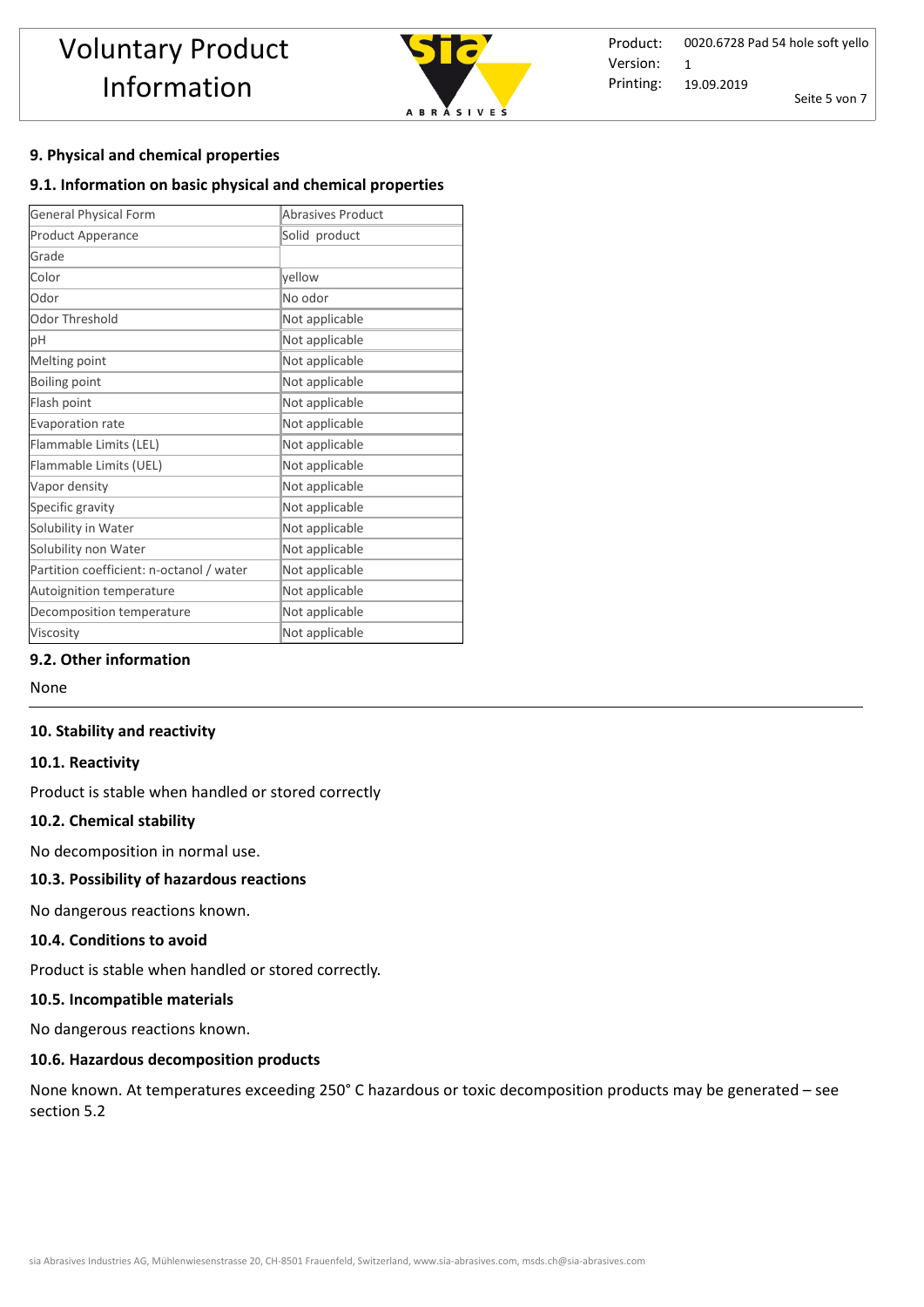

#### **11. Toxicological information**

#### **11.1. Information on acute effects of exposure**

No toxicological effects if inhaled or swallowed or with eye or skin contact are known. See also section 8.

#### **12. Ecological information**

#### **12.1. Toxicity**

No effects known.

#### **12.2. Persistence and degradability**

No biodegradable potentials known.

#### **12.3. Bioaccumulative potential**

No potentials known.

#### **12.4. Mobility in soil**

No potentials known.

#### **12.5. Results of PBT and vPvB assessment**

Not relevant.

## **12.6. Other adverse effects**

No effects known.valuated.

#### **13. Disposal considerations**

#### **13.1. Waste treatment methods**

Dispose in accordance with all local, state and national regulations. Local regulations may be more stringent than regional and national requirements. It is the responsibility of the waste generator to determine the toxicity and physical characteristics of the material to determine the proper waste identification and disposal in compliance with applicable regulations.

## **13.1.2. Product**

Follow national and regional regulations.

Due to the ingredients and properties disposal as non hazardous waste (2000/532/EC) is possible if no hazardous materials are added to the abrasives. (EWC – Nr. 120121),